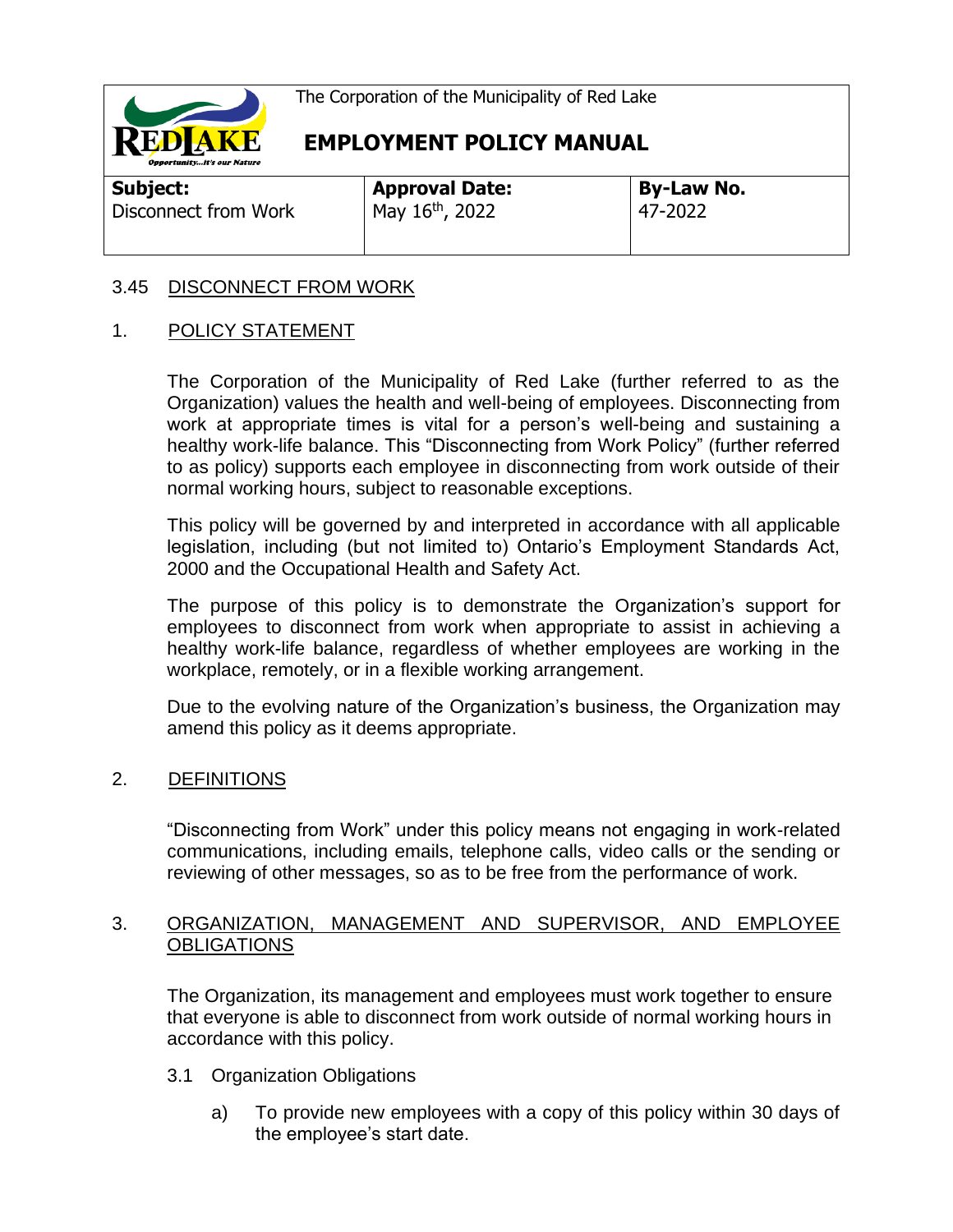

# **EMPLOYMENT POLICY MANUAL**

| Subject:             | <b>Approval Date:</b> | By-Law No. |  |
|----------------------|-----------------------|------------|--|
| Disconnect from Work | May 16th, 2022        | 47-2022    |  |
|                      |                       |            |  |

- b) To review and amend this policy as often as may be required.
- c) To Provide existing employees with a copy of any amended versions of the policy within 30 days of the amendment.
- d) To Provide employees with information regarding their normal hours of work; given the nature of their work; and any other information required to assist employees with complying with this policy.
- e) To take all reasonable steps to ensure that all employees are able to disconnect from the workplace at appropriate times as detailed in this policy; and
- f) To refrain from penalizing or taking any other reprisal action against employees who have questions regarding this policy or request compliance with it. Legitimate employer direction and/or corrective action towards employees is not considered "reprisal action."
- 3.2 Management and Supervisor Obligations
	- a) To take all reasonable steps to ensure that the employees under their management or supervision are able to disconnect from work outside of their normal hours of work in accordance with this policy.
	- b) To try to resolve any employee concerns about this policy.
	- c) To advise employees of the limited instances in which they may be expected to perform work outside of their normal hours of work; and
	- d) To refrain from penalizing or taking any other reprisal action against employees who have questions regarding this policy or request compliance with it. Legitimate management or supervisor direction and/or corrective action towards employees is not considered "reprisal action"
- 3.3 Employee Obligations
	- a) Take all reasonable steps to ensure that they engage in work-related communications during their normal working hours.
	- b) To fully cooperate with any time recording methods which the Organization uses to track hours of work.
	- c) To take all reasonable steps to ensure that their colleagues are able to disconnect from work in accordance with this policy; and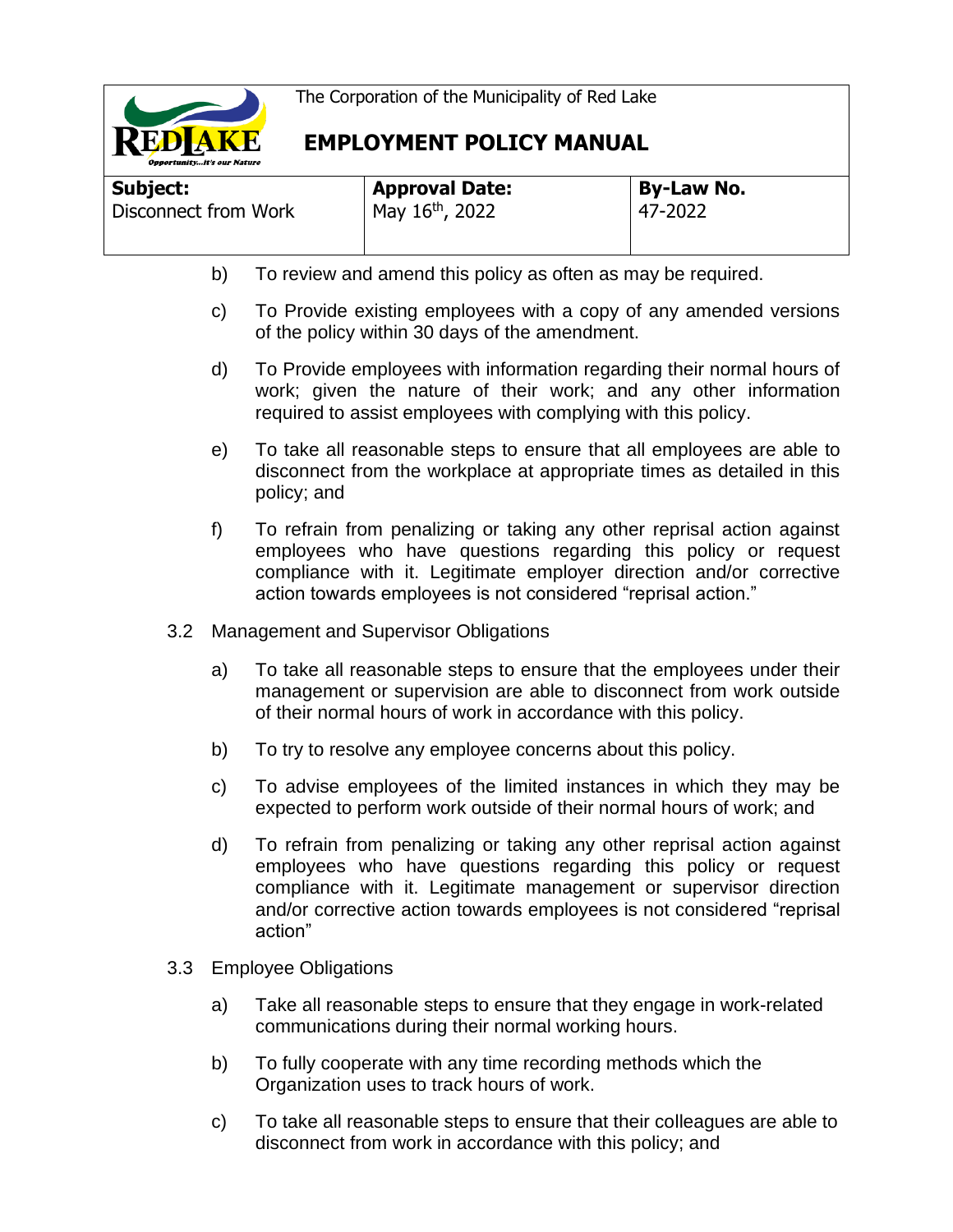

**EMPLOYMENT POLICY MANUAL**

| Subject:             | <b>Approval Date:</b> | <b>By-Law No.</b> |
|----------------------|-----------------------|-------------------|
| Disconnect from Work | May 16th, 2022        | 47-2022           |
|                      |                       |                   |
|                      |                       |                   |
|                      |                       |                   |

d) To notify their supervisor if they feel undue pressure to work or respond to work-related communications outside of their normal working hours, or if they are otherwise unable to comply with this policy.

## 4. WORKING HOURS

While employees working hours will vary within the Organization, each employee's hours of work are defined by past practice, their employment contract and/or by agreement with their supervisor.

If you have any questions regarding your normal hours of work, please consult with your supervisor.

It is generally expected that all employees are able to complete their work, including reviewing and responding to any work-related communication, during their normal hours of work. The Organization has no expectation that employees engage in work-related communications outside of their normal hours of work, subject to the exceptions detailed below.

If you are regularly unable to complete your work or attend work-related communications within your normal hours of work, please notify your supervisor.

### 5. EXCEPTIONS

There are situations when it is necessary for employees to perform work or communicate with colleagues outside of their normal hours of work, including, but not limited to the following:

- Where an emergency or exigent circumstances arise, with or without notice.
- To assist or fill in at short notice for a colleague.
- Where the nature of the employee's duties requires work and/or workrelated communications outside of their normal hours of work.
- Unforeseeable business or operational reasons.
- An employee's request or agreement to work certain hours or have flexible working hours; and
- Other unusual circumstances as your manager or supervisor may advise or which are inherent to your position.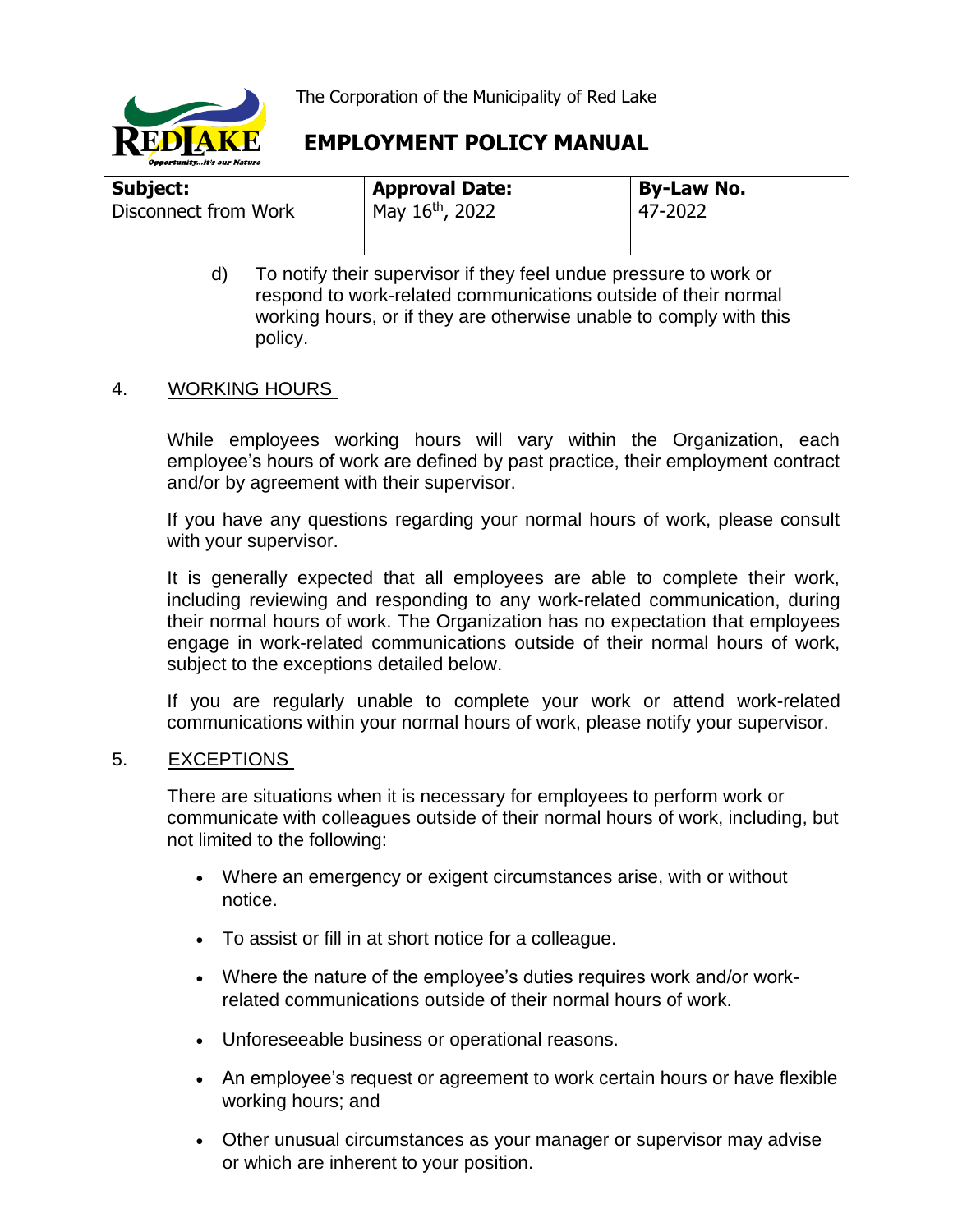

**EMPLOYMENT POLICY MANUAL**

**Subject:**  Disconnect from Work

**Approval Date:** May 16th, 2022

**By-Law No.** 47-2022

# 6. MEETINGS, CALLS, AND WORK-RELATED COMMUNICATIONS

Employees should make all reasonable efforts to book meetings and calls during the attendees' normal hours of work, subject to the exceptions detailed above. Similarly, employees should only review and send work-related communication during their normal working hours, subject to the exceptions detailed above.

Work-related communications should not be sent to or from employees' personal mobile phones, personal e-mail addresses, personal telephone numbers or other personal devices, subject to the exceptions detailed above or an agreement to communicate in this manner.

Some employee's hours of work may differ within the Organization. As a result, certain employees may attend to work-related communications outside of other employees' normal hours of work. Where this is the case, the sender should consider the timing of their communications and understand that the recipient will not be expected to respond until their return to work at the earliest. The sender should also consider all appropriate safeguards on the employees' normal hours of work, including but not limited to the following:

- Using the "Delay Delivery" function for e-mail messages in Microsoft Outlook so that their message is sent during regular business hours; and
- Including a line in their e-mail signature as follows: "I am sending you this email now because it is convenient for me. I do not expect you to respond to it outside of your normal hours of work.

### 7. AUTOMATIC REPLIES

Employees are required to activate an automatic e-mail response whenever taking vacation or a leave from work. This automatic response should be sent automatically in response to all e-mail communications and advise the sender that the recipient is absent from work. The response should include the start and end date of the recipient's absence and provide an alternative contact's information. The automatic response should be active for at least the duration of the employee's absence from work.

Employees may also be required to activate an automatic e-mail response at the end of their normal working day. If applicable, this automatic response should advise the sender of the recipient's normal hours of work and any other relevant information.